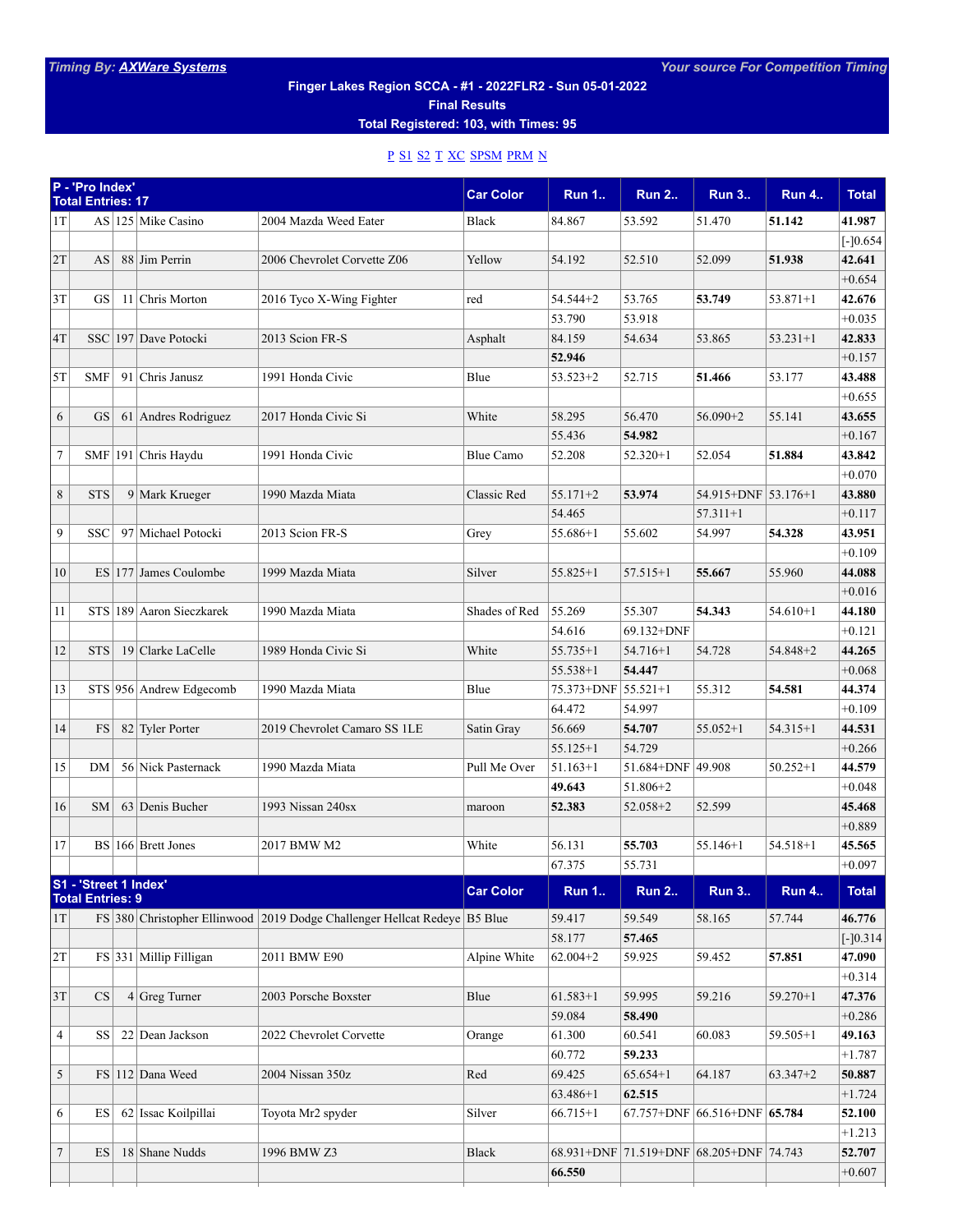<span id="page-1-1"></span><span id="page-1-0"></span>

| 8                | SS                                                | 92 Jameson B                | 2017 Porsche 911          | Red                     |                                         |                   |                              |              | <b>DNS</b>         |
|------------------|---------------------------------------------------|-----------------------------|---------------------------|-------------------------|-----------------------------------------|-------------------|------------------------------|--------------|--------------------|
| 9                |                                                   | $BS$  235 Melvin Dillon Jr. | 2014 BMW M235i            | Blue                    |                                         |                   |                              |              | <b>DNS</b>         |
|                  | S2 - 'Street 2 Index'<br><b>Total Entries: 13</b> |                             |                           | <b>Car Color</b>        | <b>Run 1</b>                            | <b>Run 2</b>      | <b>Run 3</b>                 | <b>Run 4</b> | <b>Total</b>       |
| 1T               | <b>GS</b>                                         | $2$ Tyler Boise             | 2019 Volkswagen Jetta GLI | Black                   | 59.000                                  | 58.383            | 56.959                       | 57.156       | 44.950             |
|                  |                                                   |                             |                           |                         | 56.613                                  | 56.663            |                              |              | $[-]0.064$         |
| 2T               |                                                   | GS 271 David Griffin        | 2010 Volkswagen GTI       | <b>Black</b>            | 57.460                                  | 58.150            | 56.743                       | $56.849 + 1$ | 45.014             |
|                  |                                                   |                             |                           |                         | $56.415 + 1$                            | 56.693            |                              |              | $+0.064$           |
| 3T               | HS                                                | 6 Jason Rowley              | 2020 Honda Fit            | Red                     | 58.967                                  | 58.892            | 58.177                       | 58.259       | 45.599             |
|                  |                                                   |                             |                           |                         | 58.194+1                                | 58.015            |                              |              | $+0.585$           |
| 4T               | HS                                                | $31$ Erik Hughes            | 2016 Ford Fiesta ST       | <b>Black</b>            | $59.845 + 1$                            | 59.915            | 59.463                       | 59.316       | 45.812             |
|                  |                                                   |                             |                           |                         | 58.285                                  | 58.198+1          |                              |              | $+0.213$           |
| 5                | DS                                                | 13 Seth Szczypierowski      | 2022 Hyundai Elantra N    | Gray                    | 59.037                                  | 58.560            | 57.671                       | $58.423 + 1$ | 46.540             |
|                  |                                                   |                             |                           |                         | 58.741                                  | 57.074+2          |                              |              | $+0.728$           |
| 6                | DS                                                | 10 Mike Krueger             | 2022 Hyundai Elantra N    | Intense Blue            | 62.004                                  | 59.214            | 58.407                       | 58.282       | 46.571             |
|                  |                                                   |                             |                           |                         | 57.709                                  | 59.166+DNF        |                              |              | $+0.031$           |
| 7                |                                                   | GS   141   Michael Tilton   | 2011 Volkswagen GTI       | Grey                    | 64.271                                  | 62.859            | 61.066                       | 58.945       | 46.638             |
|                  |                                                   |                             |                           |                         | 60.269                                  | 58.738            |                              |              | $+0.067$           |
| $\,$ 8 $\,$      |                                                   | $HS$ 171 Brian Strempel     | 2007 Honda Civic          | <b>Black</b>            | 63.995                                  | 62.956+DNF 62.535 |                              | 61.260       | 47.553             |
|                  |                                                   |                             |                           |                         | $61.166 + 1$                            | 60.501            |                              |              | $+0.915$           |
| 9                | GS                                                | 15 Erik Voelkle             | 2017 Volkswagen GTI       | White                   | $60.124 + 1$                            | 59.973            | 58.965+1                     | $59.448 + 2$ | 47.618             |
|                  |                                                   |                             |                           |                         | $60.304 + 3$                            | 60.507            |                              |              | $+0.065$           |
| 10               | HS                                                | 32 todd robinson            | 2014 Mini Mini            | Pepper White            | 67.752                                  | 64.360            | $61.838 + 1$                 | 62.078       | 48.176             |
|                  |                                                   |                             |                           |                         | 62.121                                  | 61.293            |                              |              | $+0.558$           |
| 11               | GS                                                | 12 Jen Arena                | 2017 Honda Civic Si       | White                   | 63.641                                  | $64.191 + 1$      | 61.334                       | 61.684       | 48.699             |
|                  |                                                   |                             |                           |                         |                                         |                   |                              |              | $+0.523$           |
| 12               |                                                   | $HS$ 711 Matt LaGoy         | 2017 Ford Fiesta ST       | black                   | $64.764 + DNF$ 66.242+1<br>$64.008 + 2$ |                   | 65.099                       | 64.569+DNF   | 50.081             |
|                  |                                                   |                             |                           |                         |                                         | 63.717            |                              |              | $+1.382$           |
| 13               | HS                                                | 42 Josh Watts               | 2006 Pontiac Vibe GT      | Black                   | 71.129                                  | 67.741            | 68.113                       | 67.058       | 52.047             |
|                  |                                                   |                             |                           |                         |                                         |                   |                              |              |                    |
|                  |                                                   |                             |                           |                         | 67.631                                  | 66.218            |                              |              | $+1.966$           |
|                  | <b>Total Entries: 23</b>                          | T - 'Street Touring Index'  |                           | <b>Car Color</b>        | <b>Run 1</b>                            | <b>Run 2</b>      | <b>Run 3</b>                 | <b>Run 4</b> | <b>Total</b>       |
| 1T               | <b>STU</b>                                        | 76 Alex Johnson             | 2008 Nissan 350Z          | Blue                    | 55.679+DNF 52.762                       |                   | 52.385                       | 51.887+1     | 43.427             |
|                  |                                                   |                             |                           |                         | $52.322 + 2$                            |                   |                              |              | $[-]0.024$         |
| 2T               | STS                                               | 164 Matt Huchro             | 1996 Mazda Miata          | green                   | 55.619                                  | 55.106            | 53.512                       | 53.651       | 43.505             |
|                  |                                                   |                             |                           |                         | 54.598                                  | $53.752 + 1$      |                              |              | $+0.024$           |
| 3T               |                                                   | STU 176 Erik Knorrmeier     | 2008 Nissan 350Z          | Yes                     | 54.465                                  | $53.703 + 1$      | 54.416                       | 53.122       | 44.038             |
|                  |                                                   |                             |                           |                         | 55.289+1                                | 53.845            |                              |              | $+0.053$           |
| 4T               | STS                                               | 69 Emilio Moran             | 1989 Honda Civic Si       | Rising Sun Red $55.706$ |                                         | 54.826+1          | 54.730+2                     | 54.171       | 44.041             |
|                  |                                                   |                             |                           |                         | 54.803+2                                | 53.935+2          |                              |              | $+0.534$           |
| 5T               |                                                   | $STH$ 420 Travis Eichele    | 2013 Subaru Sti           | Blue                    | 57.101                                  | 56.704            | 56.465                       | 55.848       | 44.363             |
|                  |                                                   |                             |                           |                         | 55.738                                  |                   | 54.635                       |              | $+0.063$           |
| 6T               | STX                                               | 43 J Scott Moller           | 2013 Subaru BRZ           | Blue                    | 54.366                                  | $53.671 + 2$      | $53.341 + 1$                 | $53.084 + 1$ | 44.409             |
|                  |                                                   |                             |                           |                         | 54.357                                  | 54.456            |                              |              | $+0.370$           |
| $\boldsymbol{7}$ |                                                   | $STU$  101 Scott Prior      | 2010 Nissan 370Z          | White                   | 55.374+2                                | 54.644            | 53.987                       | $53.432 + 1$ | 44.755             |
|                  |                                                   |                             |                           |                         | $55.721 + 1$                            | $54.615 + 1$      |                              |              | $+0.031$           |
| 8                |                                                   | STS 169 James Hoelscher     | 1989 Honda Civic SI       | Red                     | 55.500                                  | 55.081            | 56.002                       | 55.341       | 44.780             |
|                  |                                                   |                             |                           |                         | 55.718+1                                | 55.091            |                              |              | $+0.252$           |
| $\overline{9}$   |                                                   | $STR$ 220 Jason Morse       | 2001 Toyota MR2           | black                   | 56.771                                  |                   | 55.973+DNF 57.254+DNF 54.127 |              | 44.817             |
| 10               | <b>STX</b>                                        | 16 Brent Dewolf             | 2017 Ford Focus st        | <b>Black</b>            | 55.675+2                                | 55.282<br>56.022  |                              | 55.433       | $+0.062$           |
|                  |                                                   |                             |                           |                         | 57.155                                  |                   | 55.913+1                     |              | 45.288<br>$+0.002$ |
| 11               | <b>STS</b>                                        | 3 Melody Scott              | 1989 Honda Civic Si       | White                   | 58.573+2                                | $56.891 + 2$      | 55.772                       | $57.373 + 1$ | 45.342             |
|                  |                                                   |                             |                           |                         | 59.061+DNF 57.193                       |                   |                              |              | $+0.468$           |
| 12               | STR                                               | 38 Marcus Hill              | 2006 Honda S2000          | Silver                  | $56.171 + 1$                            | 54.205+1          | $54.571 + 2$                 | $53.525 + 4$ | 45.445             |
|                  |                                                   |                             |                           |                         | 54.886                                  | 54.565+1          |                              |              | $+0.157$           |
| 13               | <b>STU</b>                                        | 59 Daniel Cook              | 2016 Volkswagen Golf R    | Blue                    | $56.515 + 1$                            | $55.202 + 1$      | 54.980                       | $54.335 + 1$ | 45.578             |
|                  |                                                   |                             |                           |                         |                                         |                   |                              |              | $+0.133$           |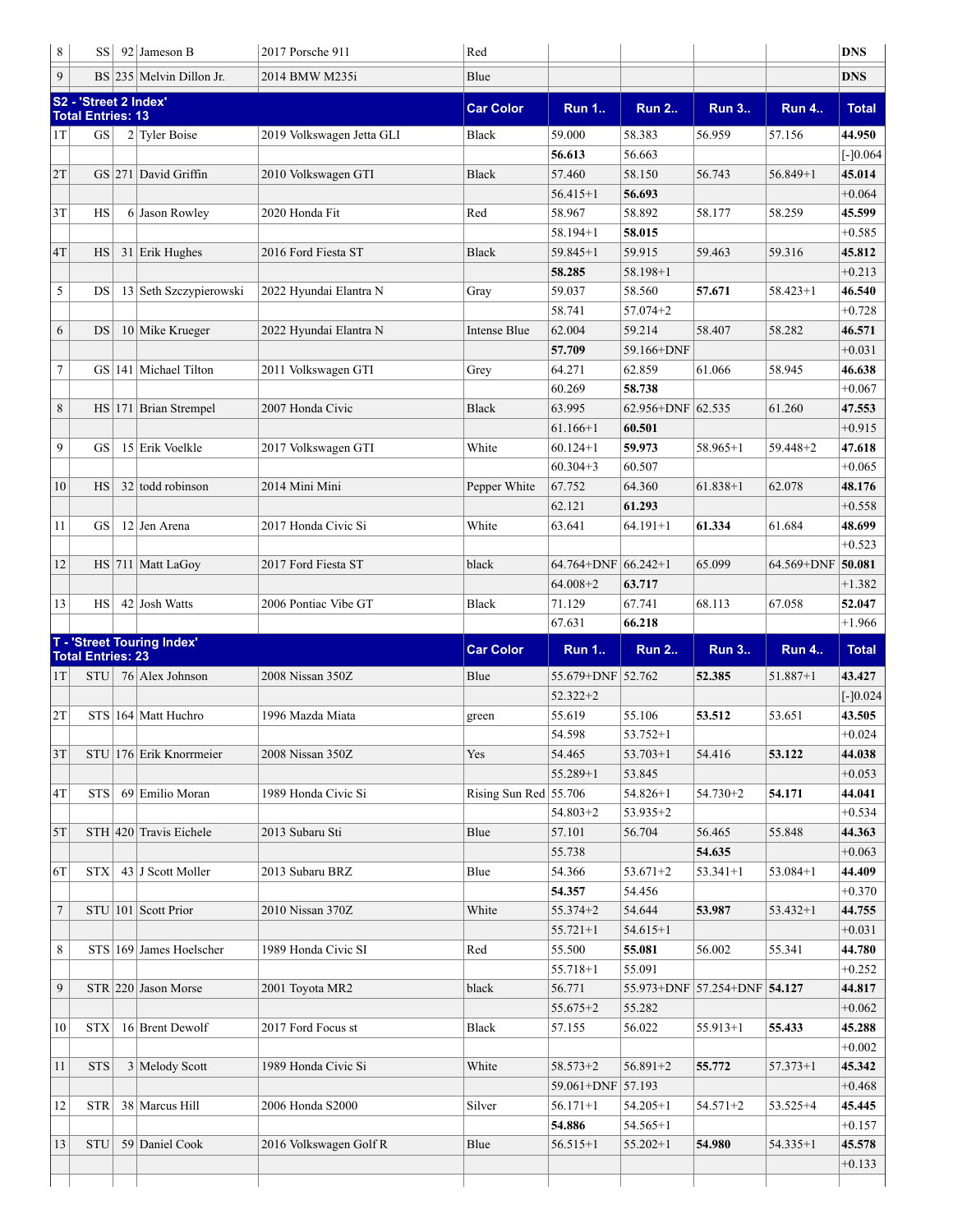<span id="page-2-2"></span><span id="page-2-1"></span><span id="page-2-0"></span>

| 14             |                         | STU 701 Jason Offord                | 2010 Nissan 370Z                                            | White            | 57.663                  | 55.784+2     | 54.990+2              | 55.581                | 46.076             |
|----------------|-------------------------|-------------------------------------|-------------------------------------------------------------|------------------|-------------------------|--------------|-----------------------|-----------------------|--------------------|
|                |                         |                                     |                                                             |                  |                         |              |                       |                       | $+0.498$           |
| 15             | <b>STS</b>              | 64 Bryon Ayers                      | 1996 Mazda Miata                                            |                  | 61.456                  | 58.509       | 64.354                | 56.758                | 46.144             |
|                |                         |                                     |                                                             |                  | 60.984                  | 57.629       |                       |                       | $+0.009$           |
| 16             |                         | $STX$ 611 Dylan McCann              | 2010 Mini Cooper Clubman S                                  | Black            | $61.190 + 1$            | 61.636       | 59.347                | 57.955                | 46.991             |
|                |                         |                                     |                                                             |                  | 57.517                  | 87.133       |                       |                       | $+0.903$           |
| 17             | <b>STU</b>              | 49 John Hedrich                     | 2003 Mercedes-Benz CLK55 AMG                                | <b>Black</b>     | 61.078                  | $59.760 + 1$ | 58.641                | 58.634                | 48.356             |
|                |                         |                                     |                                                             |                  | 58.331                  | 58.694       |                       |                       | $+1.365$           |
| 18             |                         | STU 771 Michael Seitz               | 1998 BMW M3                                                 | Red              | 61.993                  | 60.050       | 59.525                | 58.965                | 48.882             |
|                |                         |                                     |                                                             |                  | 59.980                  | 59.293       |                       |                       | $+0.525$           |
| 19             |                         | STS 126 Eddie Larivey               | 1997 Mazda Miata                                            | <b>Black</b>     | 62.792                  | 62.738+DNF   | 61.793+DNF 61.400+DNF |                       | 49.884             |
|                |                         |                                     |                                                             |                  | 62.565                  | 61.358       |                       |                       | $+0.938$           |
| 20             |                         |                                     | STU 666 Maximilian Kapitonoff 2018 Alfa Romeo Giulia Ti AWD | Trofeo White     | 64.162+DNF $ 61.740+2$  |              | $63.390 + 2$          | $60.587 + DNF$ 50.845 |                    |
|                |                         |                                     |                                                             |                  | $60.011 + DNF$ 59.334+1 |              |                       |                       | $+1.023$           |
| 21             | <b>STS</b>              | 47 Darren Ohara                     | 2000 Subaru Impreza 2.5 RS                                  | Silver           | 68.207                  | 66.189       | 65.155                | 65.174                | 52.409             |
|                |                         |                                     |                                                             |                  | 65.307                  | 64.464       |                       |                       | $+1.496$           |
| 22             | <b>STX</b>              | 25 Everett Buck                     | 2004 Mazda RX-8                                             | Red              |                         |              |                       |                       | <b>DNS</b>         |
|                |                         |                                     |                                                             |                  |                         |              |                       |                       |                    |
| 23             | <b>STU</b>              | 37 Matthew Zakhary                  | 1998 BMW M3 Sedan                                           | <b>Black</b>     |                         |              |                       |                       | <b>DNS</b>         |
|                | XC - 'XS/CAM Index'     |                                     |                                                             | <b>Car Color</b> | <b>Run 1</b>            | <b>Run 2</b> | <b>Run 3</b>          | <b>Run 4</b>          | <b>Total</b>       |
|                | <b>Total Entries: 6</b> |                                     |                                                             |                  |                         |              |                       |                       |                    |
|                |                         | $1T$ CAMT 821 Donald Chaffin        | 1985 Chevrolet S10                                          | BLACK            | 62.853                  | 56.834       | 57.354                | $55.828 + 1$          | 46.002             |
|                |                         |                                     |                                                             |                  | 56.440                  | 56.376       |                       |                       | $[-]0.177$         |
|                |                         | $2T$ CAMT 823 Steve Marshall        | 1985 Chevrolet S 10                                         | <b>Black</b>     | 60.743+DNF 59.433       |              | $57.357 + 1$          | 57.000                | 46.178             |
|                |                         |                                     |                                                             |                  | 57.650+DNF 56.591       |              |                       |                       | $+0.177$           |
| 3              |                         | XSA 710 Joshua Supry                | 2015 Subaru WRX                                             | Blue             | 59.352                  | 56.447       | 56.414+DNF 56.066     |                       | 46.842             |
|                |                         |                                     |                                                             |                  | $56.710 + 1$            | 55.632       |                       |                       | $+0.494$           |
| 4              | CAMC                    | 5 Jeff Guerdat                      | 2016 Cadillac ATS-V                                         | <b>Black</b>     | $61.792 + 1$            | $59.678 + 2$ | $58.862 + 1$          | 58.818                | 47.484             |
|                |                         |                                     |                                                             |                  | 57.979                  | 58.389       |                       |                       | $+0.468$           |
| 5              |                         | XSA 138 Michael Letta               | 2018 Subaru STI                                             |                  | 58.902+DNF              | 58.106       | 65.490+DNF 59.407     |                       | 48.925             |
|                |                         |                                     |                                                             |                  |                         |              |                       |                       |                    |
|                |                         |                                     |                                                             |                  | 59.567+1                | 57.585+1     |                       |                       | $+1.615$           |
| 6              |                         | $XSA$ 966 Daniel Neal               | 1987 BMW 325i                                               | Blue             |                         |              |                       |                       | <b>DNS</b>         |
|                |                         | <b>SPSM - 'Street Prepared/Mod'</b> |                                                             |                  |                         |              |                       |                       |                    |
|                | <b>Total Entries: 8</b> |                                     |                                                             | <b>Car Color</b> | <b>Run 1</b>            | <b>Run 2</b> | <b>Run 3</b>          | <b>Run 4</b>          | <b>Total</b>       |
| 1T             |                         | SMF 517 Trevor A Roberts            | 2007 Mini Cooper S                                          | Laser Blue       | 57.582                  | 58.076       | 56.433                | 55.463                | 46.866             |
|                |                         |                                     |                                                             |                  | 56.126                  | $55.712 + 1$ |                       |                       | $[-]2.324$         |
| 2T             |                         | $SMF$ 90 Leo Fenner                 | 2006 Mini S                                                 | Chili red        | 62.424                  | 60.271       | 59.713                | 58.213                | 49.190             |
|                |                         |                                     |                                                             |                  | 59.381                  | 59.003       |                       |                       | $+2.324$           |
| 3T             | SM                      | 86 Corey Shepardson                 | 2008 Subaru STI                                             | Dark Blue        | 60.125                  | 58.456       | 56.998                | $55.803+4$            | 49.444             |
|                |                         |                                     |                                                             |                  | 57.245                  | 56.964       |                       |                       | $+0.254$           |
| $\overline{4}$ | SMF                     | $80$ Kyle Fenner                    | 2006 Mini Cooper S                                          | Chli red         | 121.727                 | 65.931       | 61.719                | 61.151                | 51.002             |
|                |                         |                                     |                                                             |                  | 61.418                  | 60.358       |                       |                       | $+1.558$           |
| 5              | <b>SMF</b>              | 51 John W Roberts Jr                | 2007 Mini Cooper S                                          | Laser Blue       | $62.716 + 2$            | $60.329 + 1$ | 61.217                | $60.874 + 1$          | 51.013             |
|                |                         |                                     |                                                             |                  | 60.371                  | 61.073       |                       |                       | $+0.011$           |
| 6              | DSP                     | $24$ Daniel Kjar                    | 1973 Porsche 914                                            | Grey             | 64.813                  | 63.746       | 63.889                | 64.248                | 53.801             |
|                |                         |                                     |                                                             |                  | 64.561                  | 63.985       |                       |                       | $+2.788$           |
| 7              | <b>SMF</b>              | 85 Andy Burtless                    | 2014 Honda Civic                                            |                  | 65.888                  | 64.746       | 64.498                | 63.772                | 53.887             |
|                |                         |                                     |                                                             |                  | 64.351                  | 63.922       |                       |                       | $+0.086$           |
| 8              |                         | $ASP$ 404 Micah Brown               | 1994 Honda Prelude Si                                       | Grey             | 68.666                  | $66.553+1$   | $65.554+1$            | 65.787                | 55.853             |
|                |                         |                                     |                                                             |                  |                         |              |                       |                       | $+1.966$           |
|                |                         | PRM - 'Prepared/Mod Index'          |                                                             |                  |                         |              |                       |                       |                    |
|                | <b>Total Entries: 5</b> |                                     |                                                             | <b>Car Color</b> | <b>Run 1</b>            | <b>Run 2</b> | <b>Run 3</b>          | <b>Run 4</b>          | <b>Total</b>       |
| 1T             |                         | DM 156 Chris Kunkel                 | 1956 Jeep DJ3A                                              | Yellow           |                         | 50.358       | 50.218                | 50.478                | 45.095             |
|                |                         |                                     |                                                             |                  | $49.287 + 1$            | 50.580       | $49.225 + 1$          |                       | $[-]0.448$         |
| 2T             |                         | $DM$  441   Mark Seelbinder         | 2008 Sprinto GC1                                            | Green            | 51.730                  | $51.242 + 2$ | 51.353                | 51.358                | 45.543             |
|                |                         |                                     |                                                             |                  | 50.717                  | 51.485       |                       |                       | $+0.448$           |
| 3              | DM                      | 99 Carrie Goetz                     | 1965 Lotus Elan                                             | Yellow           | 70.711                  | 53.804       | 53.056                | 51.571                | 46.310             |
| 4              |                         | $DM 144 $ Steve Hayward             | 2008 Sprinto GC1                                            | Green            | 71.660                  | 53.156       | 52.625                | $52.403+1$            | $+0.767$<br>47.178 |